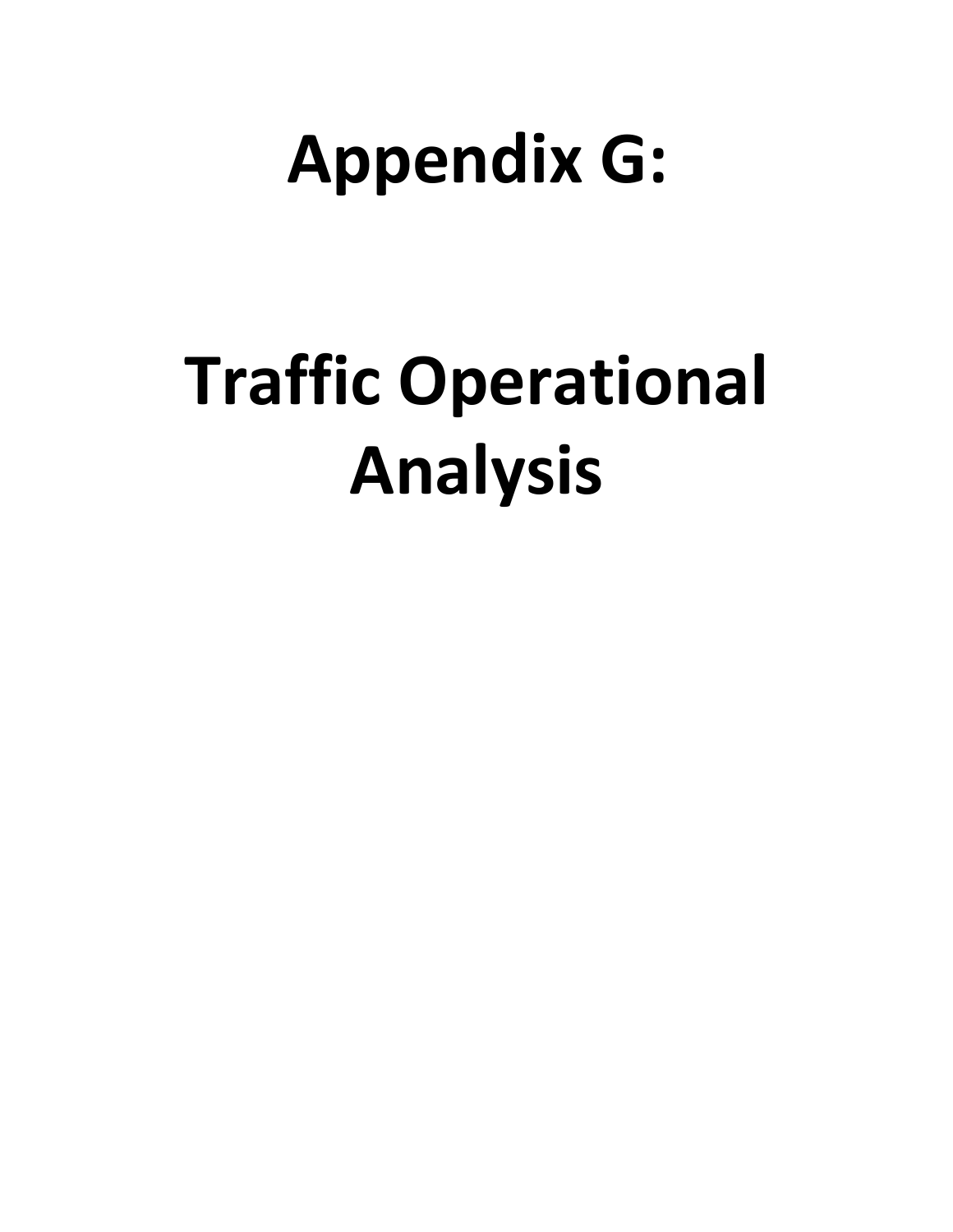### **Traffic Operational Analysis**

Although Table 10 displays the Level of Service to be F for many of the 2040 intersections, additional improvements may be made to reduce the delay and improve the resulting Level of Service of individual movements at the intersections (see HCS Summary Table in this Appendix).

Below is the list of the intersections and the individual movements at those intersections that are operating at Level of Service (LOS) F. The suggested countermeasures range from adjustments to the cycle lengths and green times to constructing additional through and turn lanes. The addition of lanes could require widening the existing bridge over I-275 and result in significant right-of-way and utility impacts. These were deemed to be beyond the scope of this study.

#### Alternative A:

- I-275 Westbound Ramps [Westbound Left (PM) and Northbound Left (PM)]
	- Countermeasures include increasing the overall intersection cycle length, adjusting the maximum green time for those movements, and widening the bridge over I-275 for adding a third westbound left-turn lane. Given the potential for backups to I-275 on the ramp, queue detection could be implemented.
- I-275 Eastbound Ramps [Eastbound Right (AM/PM)]
	- o The HCS software is limited in how it analyzes the benefit of changing the northbound right turn from a permitted to a free-flowing right turn. While the freeflowing right-turn lane will improve the delay time, the HCS software shows the right turn to remain LOS F when analyzed as a signalized intersection with a stopped condition and provides no delay measurement when analyzed as an unsignalized free-flowing condition. Given the potential for backups to I-275 on the ramp, queue detection could be implemented.
- Town Center Blvd [Westbound Through (PM), Northbound Left (AM/PM), Northbound Through (PM) and Northbound Right (PM)]
	- $\circ$  The westbound through and northbound rights are relatively small movements to the medical office park. Countermeasures for the northbound left and northbound through include increasing the overall intersection cycle length, adjusting the maximum green time, and adding a northbound through lane, a southbound through lane, and a northbound left-turn lane. A two-lane exit from the medical office park could be implemented to improve those movements.
- Thomas More Parkway [Northbound Through (AM), Westbound Left (PM), and Westbound Right (PM)]
	- o Countermeasures include decreasing westbound left and right maximum green and providing this green time to the northbound and southbound through movements during the AM peak hour and increasing the westbound split maximum green during the PM peak hour.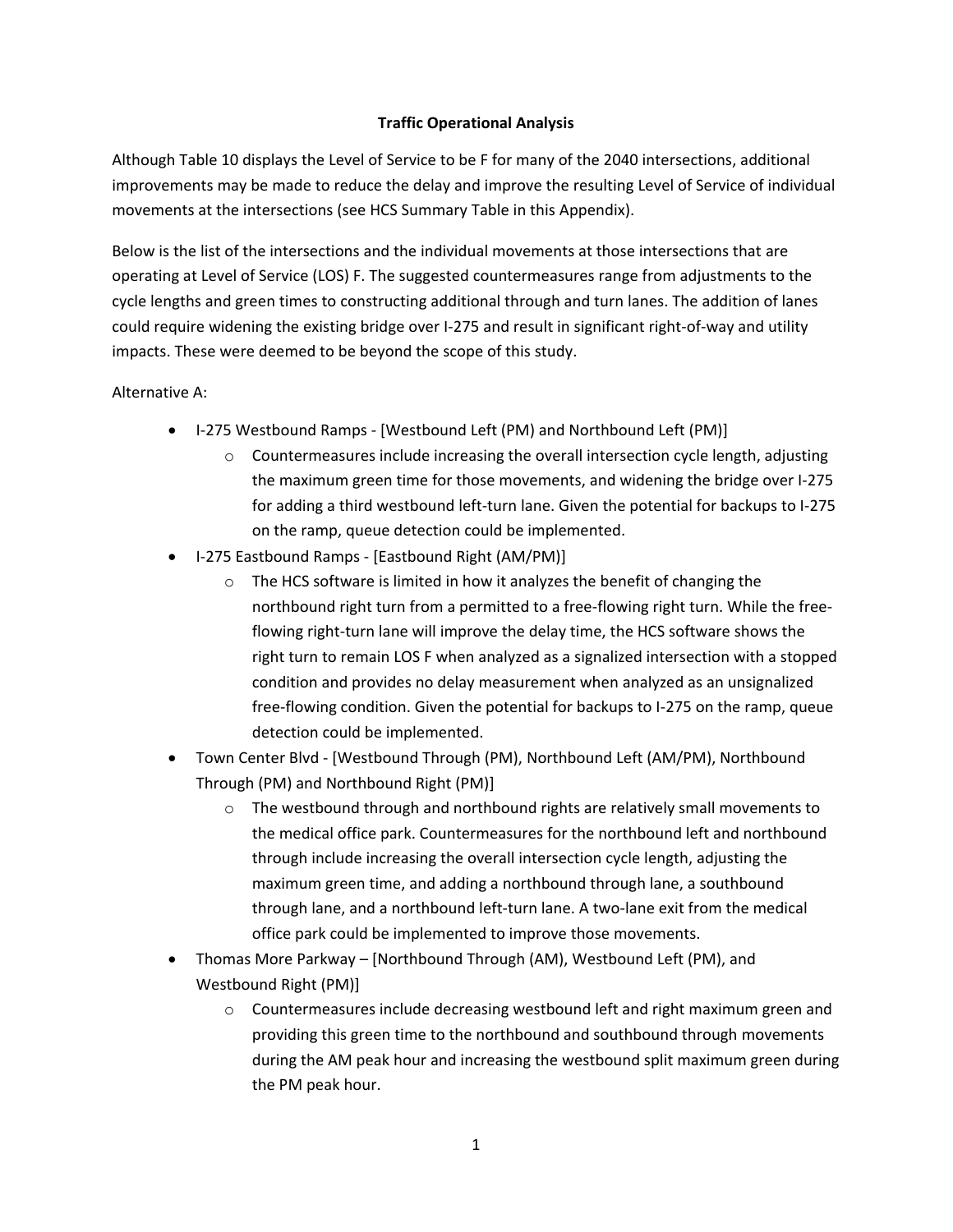- Barnwood [Northbound Through (AM)]
	- $\circ$  A countermeasure would be to decrease the maximum green time for the eastbound left- and right-turn movements to increase the green time for the northbound and southbound through movements.

### Alternative B:

- I-275 Westbound Ramps [Westbound Left (PM) and Northbound Left (PM)]
	- $\circ$  Countermeasures include increasing the overall intersection cycle length, adjusting the maximum green time, and widening the bridge over I-275 for adding a third westbound left-turn lane. Given the potential for backups to I-275 on the ramp, queue detection could be implemented.
- I-275 Eastbound Ramps [Eastbound Right (AM/PM) and Northbound Right (PM)]
	- o The HCS software is limited in how it analyzes the benefit of changing the northbound right turn from a permitted to a free-flowing right turn. While the freeflowing right-turn lane will improve the delay time, the HCS software shows the right turn to remain LOS F when analyzed as a signalized intersection with a stopped condition and provides no delay measurement when analyzed as an unsignalized free-flowing condition. A countermeasure for improving the delay would be to increase the eastbound through maximum green time during the AM and PM peak hours. Given the potential for backups to I-275 on the ramp, queue detection could be implemented.
- Thomas More Parkway [Northbound Through (AM/PM), Northbound Right (AM/PM), Northbound Left (PM), Southbound Left (AM), Southbound Through (PM), Eastbound Left (PM), and Westbound Through (PM)]
	- o Countermeasures include adjusting the green time for specific movements. The following lanes would need to be added for both the AM and PM peaks for all movements to operate at LOS E or better:
		- A third southbound left-turn lane
		- **A** fourth northbound through lane
		- A second eastbound left-turn lane
		- **Two eastbound designated through lanes**
		- A second westbound left-turn lane
		- Two westbound through lanes
		- Altering the eastbound and westbound left/through lane to be a designated left-turn lane
- Barnwood [Northbound Through (AM)]
	- o A countermeasure would be to decrease the maximum green time for the eastbound left- and right-turn movements and to increase green time for the northbound and southbound through movements.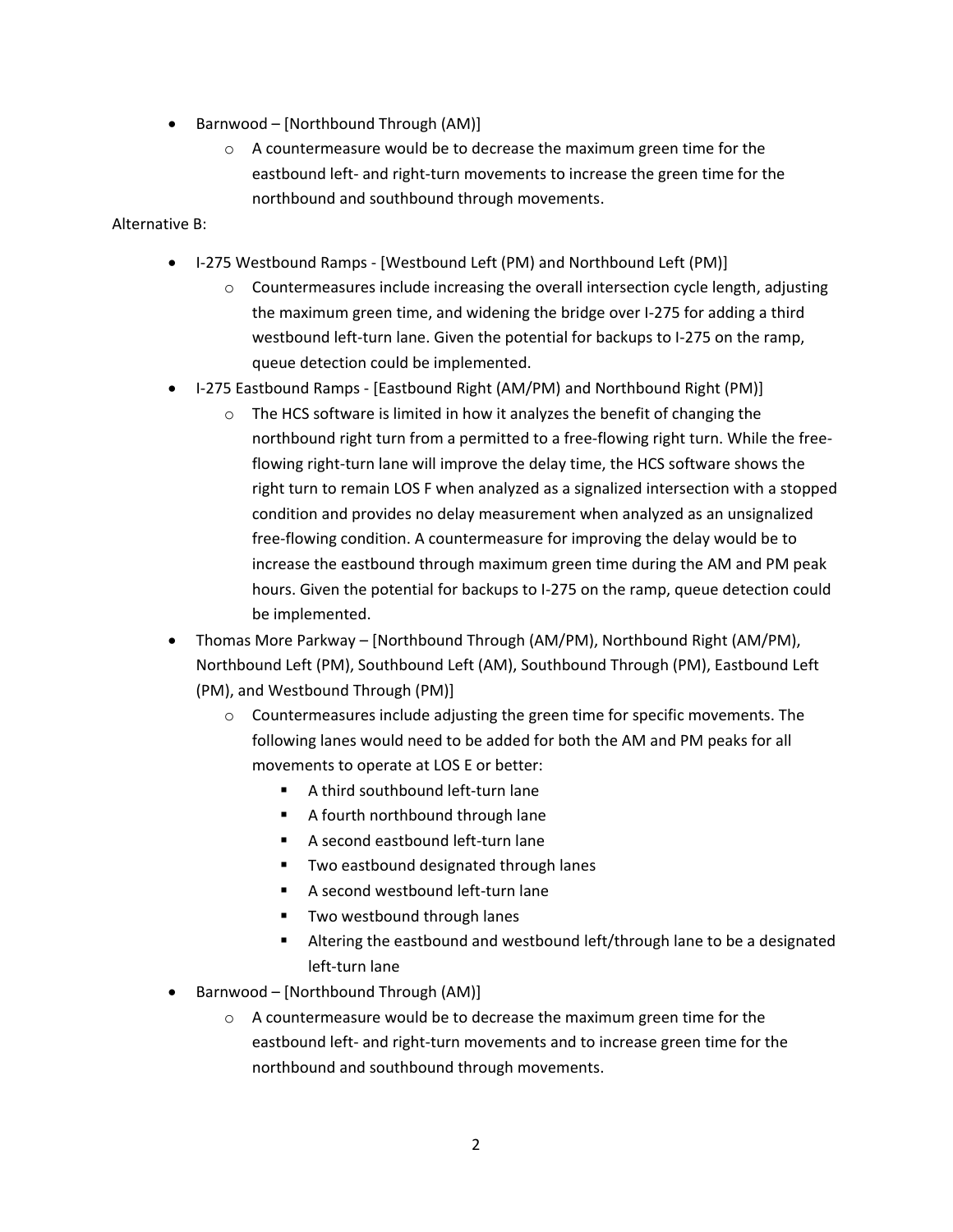| 2040 AM PEAK NO BUILD (Delay in sec/LOS)            |                                               |                          |                                               |                          |                                               |                          |                          |               |           |                          |               |                              |               |
|-----------------------------------------------------|-----------------------------------------------|--------------------------|-----------------------------------------------|--------------------------|-----------------------------------------------|--------------------------|--------------------------|---------------|-----------|--------------------------|---------------|------------------------------|---------------|
| <b>AM Peak</b>                                      | Eastbound                                     |                          |                                               | Westbound                |                                               |                          | Northbound               |               |           | Southbound               |               |                              | Total         |
| Intersection                                        | LT                                            | <b>TH</b>                | <b>RT</b>                                     | LT                       | <b>TH</b>                                     | <b>RT</b>                | LT                       | <b>TH</b>     | <b>RT</b> | LT                       | <b>TH</b>     | <b>RT</b>                    | Intersection  |
| KY 1303 & I-275 WB Ramps                            |                                               |                          |                                               | 37/D                     |                                               | 32/C                     | 37/D                     | 23/C          |           |                          | 61/E          | 57/E                         | 36/D          |
| KY 1303 & I-275 EB Ramps                            | 65/E                                          | $\overline{\phantom{a}}$ | 914/F                                         | $\overline{\phantom{a}}$ | $\overline{\phantom{a}}$                      | $\overline{\phantom{a}}$ | $\overline{\phantom{a}}$ | 9/A           | 16/B      | 4/A                      | 3/A           | $\qquad \qquad \blacksquare$ | 105/F         |
| KY 1303 & Town Center Blvd                          | 43/D                                          | 43/D                     | 47/D                                          | $\overline{\phantom{a}}$ | 67/E                                          | $\overline{\phantom{a}}$ | 239/F                    | 34/C          | 36/D      | 68/E                     | 35/D          | 20/B                         | 40/D          |
| KY 1303 & Thomas More Pkwy                          |                                               | 72/E                     | L,                                            | 47/D                     | 46/E                                          | 23/C                     | 66/E                     | 177/F         | 188/F     | 329/F                    | 26/C          | 26/C                         | 166/F         |
| KY 1303 & Barnwood Dr                               | 46/D                                          |                          | 46/D                                          |                          |                                               |                          | 11/B                     | 16/B          |           |                          | 9/A           | 7/A                          | 14/B          |
|                                                     |                                               |                          |                                               |                          |                                               |                          |                          |               |           |                          |               |                              |               |
|                                                     | 2040 PM PEAK NO BUILD (Delay in sec/LOS)      |                          |                                               |                          |                                               |                          |                          |               |           |                          |               |                              |               |
| <b>PM Peak</b>                                      |                                               | Eastbound                |                                               |                          | Westbound                                     |                          |                          | Northbound    |           |                          | Southbound    |                              | Total         |
| Intersection                                        | LT                                            | <b>TH</b>                | <b>RT</b>                                     | LT                       | <b>TH</b>                                     | <b>RT</b>                | LT                       | <b>TH</b>     | <b>RT</b> | LT                       | <b>TH</b>     | <b>RT</b>                    | Intersection  |
| KY 1303 & I-275 WB Ramps                            |                                               |                          |                                               | 45/D                     |                                               | 34/C                     | 60/E                     | 21/C          |           |                          | 50/D          | 46/D                         | 45/D          |
| KY 1303 & I-275 EB Ramps                            | 65/E                                          | $\overline{\phantom{a}}$ | 1252/F                                        |                          |                                               |                          |                          | 10/B          | 25/C      | 7/A                      | 4/A           |                              | 142/F         |
| KY 1303 & Town Center Blvd                          | 47/D                                          | 43/D                     | 48/D                                          |                          | 159/F                                         |                          | 842/F                    | 39/D          | 43/D      | 67/E                     | 57/E          | 22/C                         | 78/E          |
| KY 1303 & Thomas More Pkwy                          |                                               | 68/E                     |                                               | 68/E                     | 46/D                                          | 248/F                    | 67/E                     | 62/E          | 71/E      | 81/F                     | 39/D          | 39/D                         | 103/F         |
| KY 1303 & Barnwood Dr                               | 49/D                                          |                          | 49/D                                          |                          |                                               |                          | 28/C                     | 10/B          |           | $\overline{\phantom{a}}$ | 13/B          | 7/A                          | 14/B          |
|                                                     |                                               |                          |                                               |                          |                                               |                          |                          |               |           |                          |               |                              |               |
|                                                     | 2040 AM PEAK Alternative A (Delay in sec/LOS) |                          |                                               |                          |                                               |                          |                          |               |           |                          |               |                              |               |
| <b>AM Peak</b>                                      |                                               | Eastbound                |                                               |                          | Westbound                                     |                          |                          | Northbound    |           |                          | Southbound    |                              | Total         |
| Intersection                                        | LT                                            | TH                       | <b>RT</b>                                     | LT                       | TH                                            | <b>RT</b>                | LT                       | TH            | <b>RT</b> | LT                       | <b>TH</b>     | <b>RT</b>                    | Intersection  |
| KY 1303 & I-275 WB Ramps                            |                                               |                          |                                               | 42/D                     |                                               | 33/C                     | 40/D                     | 28/C          |           |                          | 66/E          | 58/E                         | 41/D          |
| KY 1303 & I-275 EB Ramps                            | 66/E                                          |                          | 876/F                                         | $\overline{\phantom{a}}$ |                                               |                          |                          | 10/B          | 38/D      | 7/A                      | 4/A           |                              | 129/F         |
| KY 1303 & Town Center Blvd                          | 44/D                                          | 43/D                     | 48/D                                          | $\overline{\phantom{a}}$ | 70/E                                          | $\overline{\phantom{m}}$ | 435/F                    | 48/D          | 56/E      | 71/E                     | 33/C          | 21/C                         | 52/D          |
| KY 1303 & Thomas More Pkwy                          |                                               | ÷,                       |                                               | 48/D                     |                                               | 22/C                     | 24/C                     | 120/F         | 41/D      | 75/E                     | 16/B          |                              | 75/E          |
| KY 1303 & Barnwood Dr                               | 46/D                                          |                          | 46/D                                          |                          |                                               |                          | 15/B                     | 43/F          |           |                          | 10/A          | 7/A                          | 33/C          |
|                                                     |                                               |                          |                                               |                          |                                               |                          |                          |               |           |                          |               |                              |               |
|                                                     |                                               |                          |                                               |                          | 2040 PM PEAK Alternative A (Delay in sec/LOS) |                          |                          |               |           |                          |               |                              |               |
| <b>PM Peak</b>                                      |                                               | Eastbound                |                                               |                          | Westbound                                     |                          |                          | Northbound    |           |                          | Southbound    |                              | Total         |
| Intersection                                        | LT                                            | TH                       | <b>RT</b>                                     | LT                       | <b>TH</b>                                     | <b>RT</b>                | LT                       | <b>TH</b>     | <b>RT</b> | LT                       | <b>TH</b>     | <b>RT</b>                    | Intersection  |
| KY 1303 & I-275 WB Ramps                            | $\overline{a}$                                | ÷,                       | ÷,                                            | 77/F                     |                                               | 36/D                     | 139/F                    | 26/C          |           | $\overline{\phantom{a}}$ | 60/E          | 46/D                         | 82/F          |
| KY 1303 & I-275 EB Ramps                            | 66/E                                          |                          |                                               |                          |                                               |                          |                          |               |           |                          |               |                              |               |
|                                                     |                                               | $\overline{\phantom{a}}$ | 1146/F                                        |                          |                                               |                          |                          | 13/B          | 108/F     | 37/D                     | 5/A           |                              | 172/F         |
| KY 1303 & Town Center Blvd                          | 48/D                                          | 43/D                     | 51/D                                          | $\sim$                   | 376/F                                         |                          | 1245/F                   | 94/F          | 103/F     | 69/E                     | 47/D          | 24/C                         | 120/F         |
| KY 1303 & Thomas More Pkwy                          |                                               |                          |                                               | 134/F                    |                                               | 93/F                     | 25/C                     | 46/D          | 33/C      | 32/C                     | 21/C          |                              | 54/D          |
| KY 1303 & Barnwood Dr                               | 50/D                                          |                          | 50/D                                          |                          |                                               |                          | 78/E                     | 13/B          |           | $\overline{\phantom{a}}$ | 22/C          | 8/A                          | 20/C          |
|                                                     |                                               |                          |                                               |                          |                                               |                          |                          |               |           |                          |               |                              |               |
|                                                     |                                               |                          | 2040 AM PEAK Alternative B (Delay in sec/LOS) |                          |                                               |                          |                          |               |           |                          |               |                              |               |
| AM Peak                                             |                                               | Eastbound                |                                               |                          | Westbound                                     |                          |                          | Northbound    |           |                          | Southbound    |                              | Total         |
| Intersection                                        | LT                                            | TH                       | <b>RT</b>                                     | LT                       | TH                                            | <b>RT</b>                | LT                       | TH            | RT        | LT                       | TH            | <b>RT</b>                    | Intersection  |
| KY 1303 & I-275 WB Ramps                            |                                               |                          |                                               | 42/D                     |                                               | 33/C                     | 40/D                     | 28/C          |           |                          | 66/E          | 58/E                         | 41/D          |
| KY 1303 & I-275 EB Ramps                            | 66/E                                          |                          | 876/F                                         |                          |                                               |                          |                          | 10/B          | 38/D      | 7/A                      | 4/A           |                              | 129/F         |
| KY 1303 & Town Center Blvd                          |                                               | N/A                      |                                               |                          | N/A                                           |                          |                          | N/A           |           |                          | N/A           |                              |               |
| KY 1303 & Thomas More Pkwy                          | 60/E                                          | 61/E                     | 62/E                                          |                          | 52/D                                          | 21/C                     | 63/E                     | 637/F         | 679/F     | 140/F                    | 41/D          | 34/C                         | 337/F         |
| KY 1303 & Barnwood Dr                               | 46/D                                          |                          | 46/D                                          |                          |                                               |                          | 15/B                     | 43/F          |           |                          | 10/A          | 7/A                          | 33/C          |
|                                                     |                                               |                          |                                               |                          |                                               |                          |                          |               |           |                          |               |                              |               |
|                                                     |                                               |                          | 2040 PM PEAK Alternative B (Delay in sec/LOS) |                          |                                               |                          |                          |               |           |                          |               |                              |               |
| <b>PM Peak</b>                                      |                                               | Eastbound                |                                               |                          | Westbound                                     |                          |                          | Northbound    |           |                          | Southbound    |                              | Total         |
| Intersection                                        | LT                                            | TH                       | <b>RT</b>                                     | LT                       | TН                                            | <b>RT</b>                | LT                       | TН            | <b>RT</b> | LT                       | <b>TH</b>     | RT                           | Intersection  |
| KY 1303 & I-275 WB Ramps                            |                                               |                          |                                               | 77/F                     |                                               | 36/D                     | 139/F                    | 26/C          |           |                          | 60/E          | 46/D                         | 82/F          |
| KY 1303 & I-275 EB Ramps                            | 66/E                                          |                          | 1146/F                                        |                          |                                               |                          |                          | 13/B          | 108/F     | 37/D                     | 5/A           |                              | 172/F         |
| KY 1303 & Town Center Blvd                          |                                               | N/A                      |                                               |                          | N/A                                           |                          |                          | N/A           |           |                          | N/A           |                              |               |
| KY 1303 & Thomas More Pkwy<br>KY 1303 & Barnwood Dr | 84/F<br>50/D                                  | 63/E                     | 66/E<br>50/D                                  |                          | 552/F                                         | 35/D                     | 131/F<br>78/E            | 335/F<br>13/B | 343/F     | 51/D                     | 101/F<br>22/C | 39/D<br>8/A                  | 193/F<br>20/C |